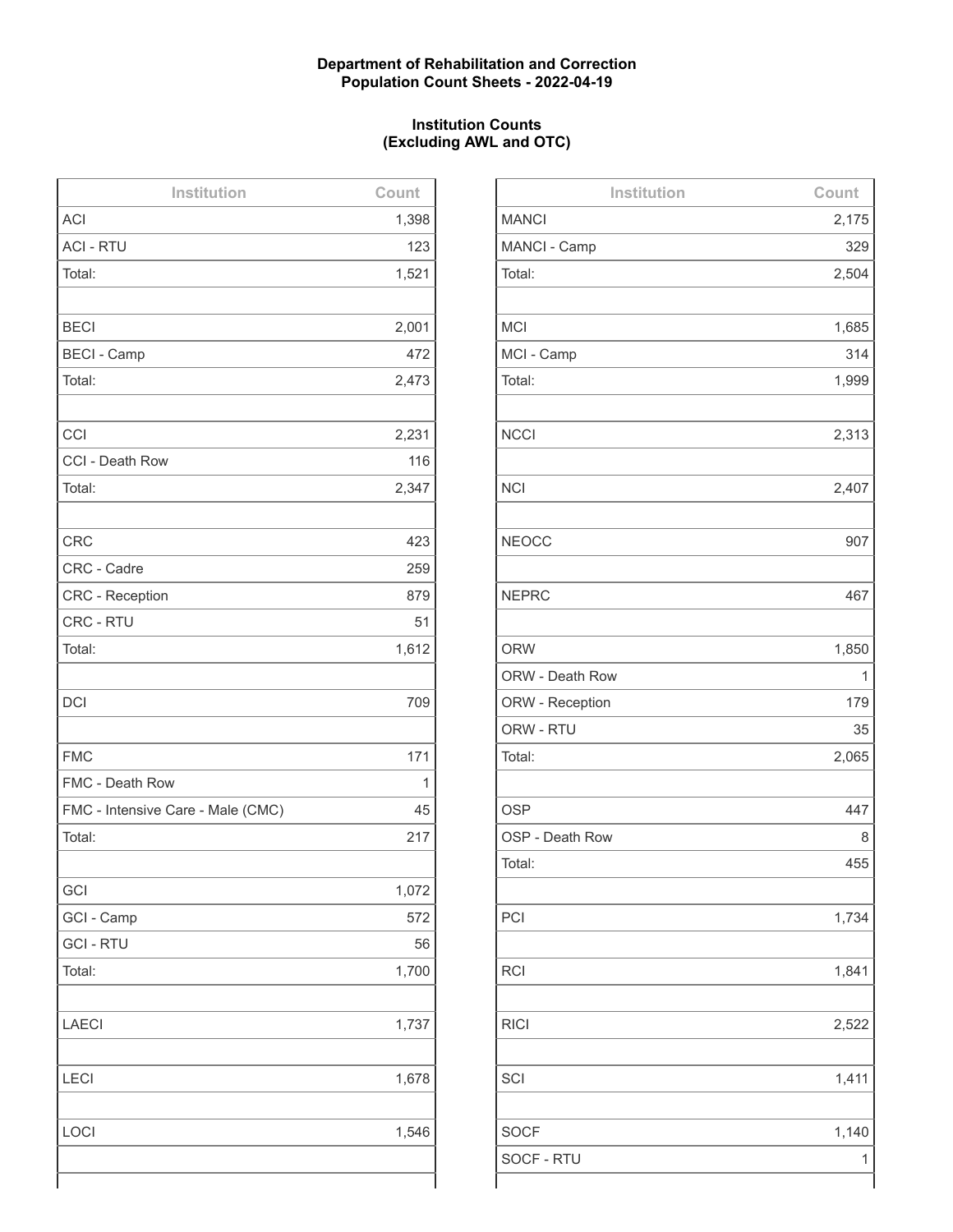|                  | <b>Total Population:</b> | 43,325 |
|------------------|--------------------------|--------|
|                  |                          |        |
| Total:           |                          | 977    |
| <b>WCI-RTU</b>   |                          | 28     |
| <b>WCI</b>       |                          | 949    |
|                  |                          |        |
| Total:           |                          | 614    |
| <b>TOCI - PC</b> |                          | 121    |
| <b>TOCI</b>      |                          | 493    |
|                  |                          |        |
| Total:           |                          | 1,475  |
| TCI - Camp       |                          | 419    |
| <b>TCI</b>       |                          | 1,056  |
|                  |                          |        |
| Total:           |                          | 1,141  |

| * The Total Population includes 30 Offenders with Reason Codes 30 & 31. |  |  |
|-------------------------------------------------------------------------|--|--|
| ** The Total Population includes 31 Offenders with Reason Code 0A.      |  |  |

### **Male Population by Security Level (Include AWL and Exclude OTC)**

| <b>Security Level</b>  |                   | <b>Body</b> | <b>AWL</b> | $(-OTC)$ | Total  |
|------------------------|-------------------|-------------|------------|----------|--------|
|                        |                   |             |            |          |        |
| <b>Total Level ERH</b> |                   | 1,182       | 12         | 9        | 1,185  |
|                        |                   |             |            |          |        |
| Total Level 4          |                   | 959         | 11         | 6        | 964    |
| Total Level 3          |                   | 8,586       | 121        | 110      | 8,597  |
|                        |                   |             |            |          |        |
| <b>Total Level 2</b>   |                   | 15,503      | 182        | 119      | 15,566 |
| Total Level 1          |                   | 13,659      | 155        | 93       | 13,721 |
|                        |                   |             |            |          |        |
| <b>Total Death Row</b> |                   | 128         | 2          | 0        | 130    |
|                        | <b>Total Male</b> | 40,017      | 483        | 337      | 40,163 |

#### **Female Population by Institution (Include AWL and Exclude OTC)**

|                        | $\cdot$             |             |              |          |       |
|------------------------|---------------------|-------------|--------------|----------|-------|
| Institution            |                     | <b>Body</b> | <b>AWL</b>   | $(-OTC)$ | Total |
| <b>DCI</b>             |                     | 708         | 2            |          | 709   |
| <b>FMC</b>             |                     | 5           | 0            | 0        | 5     |
| <b>NEPRC</b>           |                     | 467         |              | 3        | 471   |
| <b>ORW</b>             |                     | 1,850       | 31           | 22       | 1,859 |
| <b>ORW - Death Row</b> |                     |             | $\mathbf{0}$ | 0        |       |
| ORW - Reception        |                     | 179         | 7            | 5        | 181   |
| ORW - RTU              |                     | 35          | $\Omega$     | $\Omega$ | 35    |
|                        | <b>Total Female</b> | 3,245       | 47           | 31       | 3,261 |
|                        |                     |             |              |          |       |

| <b>Total Population:</b> | 43,262 | 530 | 368 | <b>43 424</b> |
|--------------------------|--------|-----|-----|---------------|
|                          |        |     |     |               |

| <b>LORCI</b>             | 615   |
|--------------------------|-------|
| <b>LORCI - Cadre</b>     | 214   |
| <b>LORCI - Reception</b> | 254   |
| Total:                   | 1,083 |
|                          |       |
| <b>MACI</b>              | 593   |
| MACI - Minimum           | 1,277 |
| Total:                   | 1,870 |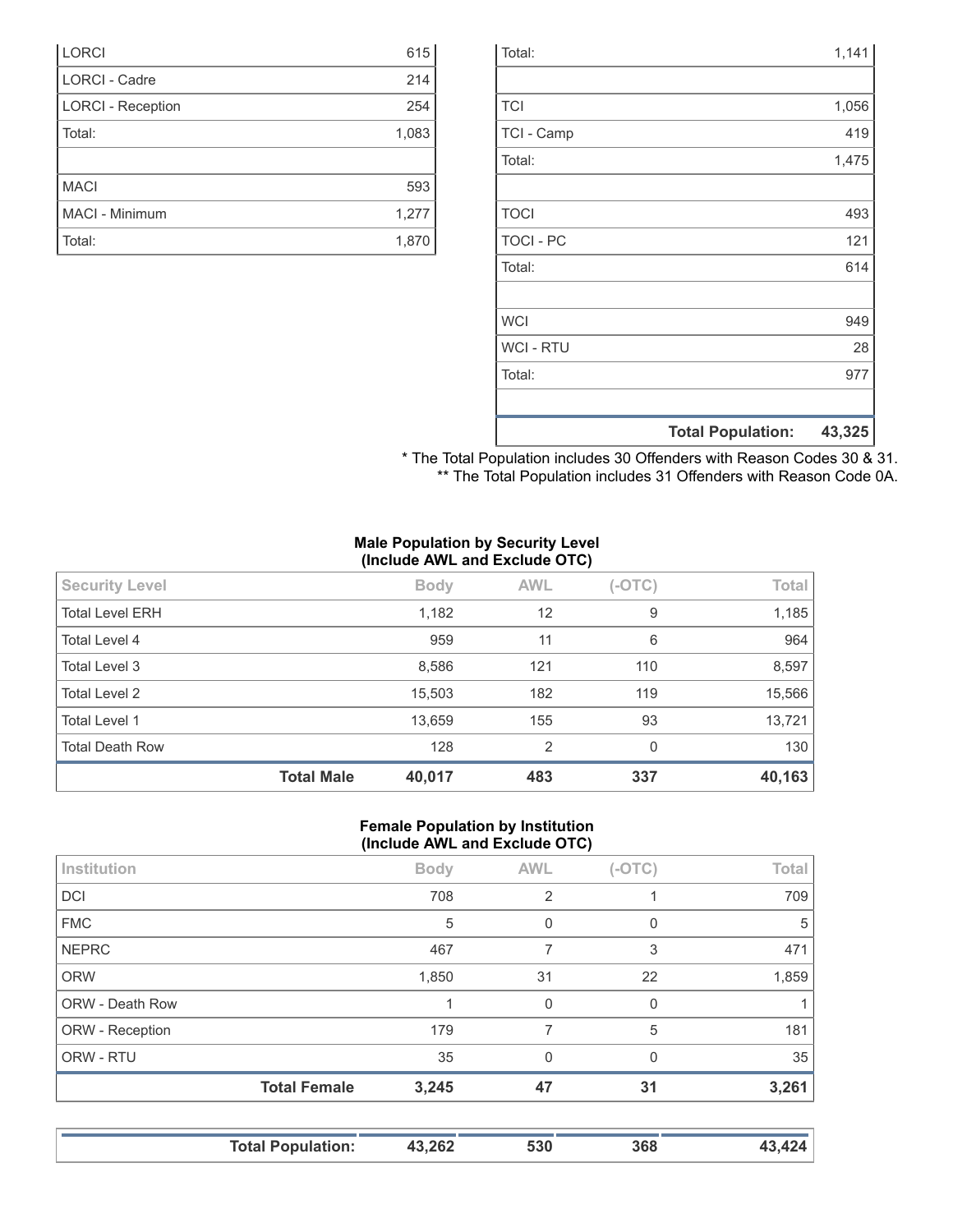| Institution  |                        | <b>Body</b>               | <b>AWL</b>       | $(-OTC)$            | Total            |
|--------------|------------------------|---------------------------|------------------|---------------------|------------------|
| ACI          |                        | $\sqrt{2}$                | $\mathbf 0$      | $\mathsf 0$         | $\sqrt{2}$       |
| CRC          |                        | $\overline{4}$            | $\mathbf 0$      | $\mathsf{O}\xspace$ | $\overline{4}$   |
| CRC - RTU    |                        | $\,6\,$                   | $\mathbf 0$      | $\mathsf{O}\xspace$ | $\,6\,$          |
| ${\sf FMC}$  |                        | $\ensuremath{\mathsf{3}}$ | $\mathbf 0$      | $\mathsf{O}\xspace$ | $\sqrt{3}$       |
| LAECI        |                        | 1                         | $\mathbf 0$      | $\mathsf{O}\xspace$ | $\mathbf{1}$     |
| LECI         |                        | $30\,$                    | $\mathbf 0$      | $\mathsf{O}\xspace$ | $30\,$           |
| LORCI        |                        | $\sqrt{2}$                | $\mathbf 0$      | $\mathsf{O}\xspace$ | $\sqrt{2}$       |
| MACI         |                        | $\overline{7}$            | 1                | $\mathsf{O}\xspace$ | $\,8\,$          |
| <b>MANCI</b> |                        | 18                        | $\mathbf 0$      | $\mathsf 0$         | 18               |
| <b>NEOCC</b> |                        | $\boldsymbol{9}$          | $\mathbf 0$      | $\mathsf 0$         | $\boldsymbol{9}$ |
| OSP          |                        | 383                       | $\overline{2}$   | $\overline{2}$      | 383              |
| RCI          |                        | 13                        | $\mathbf 0$      | $\mathsf{O}\xspace$ | 13               |
| SOCF         |                        | 538                       | $\boldsymbol{9}$ | $\overline{7}$      | 540              |
| $\sf{TCl}$   |                        | 14                        | $\mathbf 0$      | $\mathsf{O}\xspace$ | $14$             |
| <b>TOCI</b>  |                        | 138                       | $\mathbf 0$      | $\mathsf{O}\xspace$ | 138              |
| TOCI - PC    |                        | $\overline{2}$            | $\mathbf 0$      | $\mathsf{O}\xspace$ | $\sqrt{2}$       |
| WCI          |                        | $\overline{4}$            | $\mathbf 0$      | $\mathsf{O}\xspace$ | $\overline{4}$   |
| WCI - RTU    |                        | $\,8\,$                   | $\mathbf 0$      | $\mathsf{O}\xspace$ | $\,8\,$          |
|              | <b>Total Level ERH</b> | 1,182                     | 12               | $\boldsymbol{9}$    | 1,185            |

# **Male Population by Institution: Security Level ERH (Include AWL and Exclude OTC)**

# **Male Population by Institution: Security Level 4 (Include AWL and Exclude OTC)**

| Institution              | <b>Body</b>      | <b>AWL</b>       | $(-OTC)$         | Total            |
|--------------------------|------------------|------------------|------------------|------------------|
| ACI                      | $\overline{4}$   | 0                | 0                | 4                |
| CRC                      | $\overline{4}$   | $\mathbf 0$      | $\boldsymbol{0}$ | 4                |
| CRC - Reception          | $\overline{2}$   | $\mathbf 0$      | $\boldsymbol{0}$ | $\overline{2}$   |
| CRC - RTU                | $\boldsymbol{9}$ | $\mathbf 0$      | $\boldsymbol{0}$ | $\boldsymbol{9}$ |
| ${\sf FMC}$              | 1                | $\boldsymbol{0}$ | $\mathbf 0$      |                  |
| LORCI                    | 7                | 1                | 1                |                  |
| LORCI - Cadre            | 1                | $\boldsymbol{0}$ | $\boldsymbol{0}$ |                  |
| <b>LORCI - Reception</b> | $\overline{2}$   | $\mathbf 0$      | $\mathbf 0$      | $\overline{2}$   |
| <b>MACI</b>              | $10$             | $\mathbf 0$      | $\boldsymbol{0}$ | 10               |
| <b>OSP</b>               | 39               | $\mathbf 0$      | 0                | 39               |
| SOCF                     | 530              | $\boldsymbol{9}$ | 5                | 534              |
| SOCF - RTU               | 1                | $\mathbf 0$      | $\boldsymbol{0}$ |                  |
| <b>TOCI</b>              | 334              | 1                | $\boldsymbol{0}$ | 335              |
| TOCI - PC                | $\overline{7}$   | $\mathbf 0$      | $\mathbf 0$      | 7                |
| WCI - RTU                | 8                | $\mathbf 0$      | $\mathbf 0$      | 8                |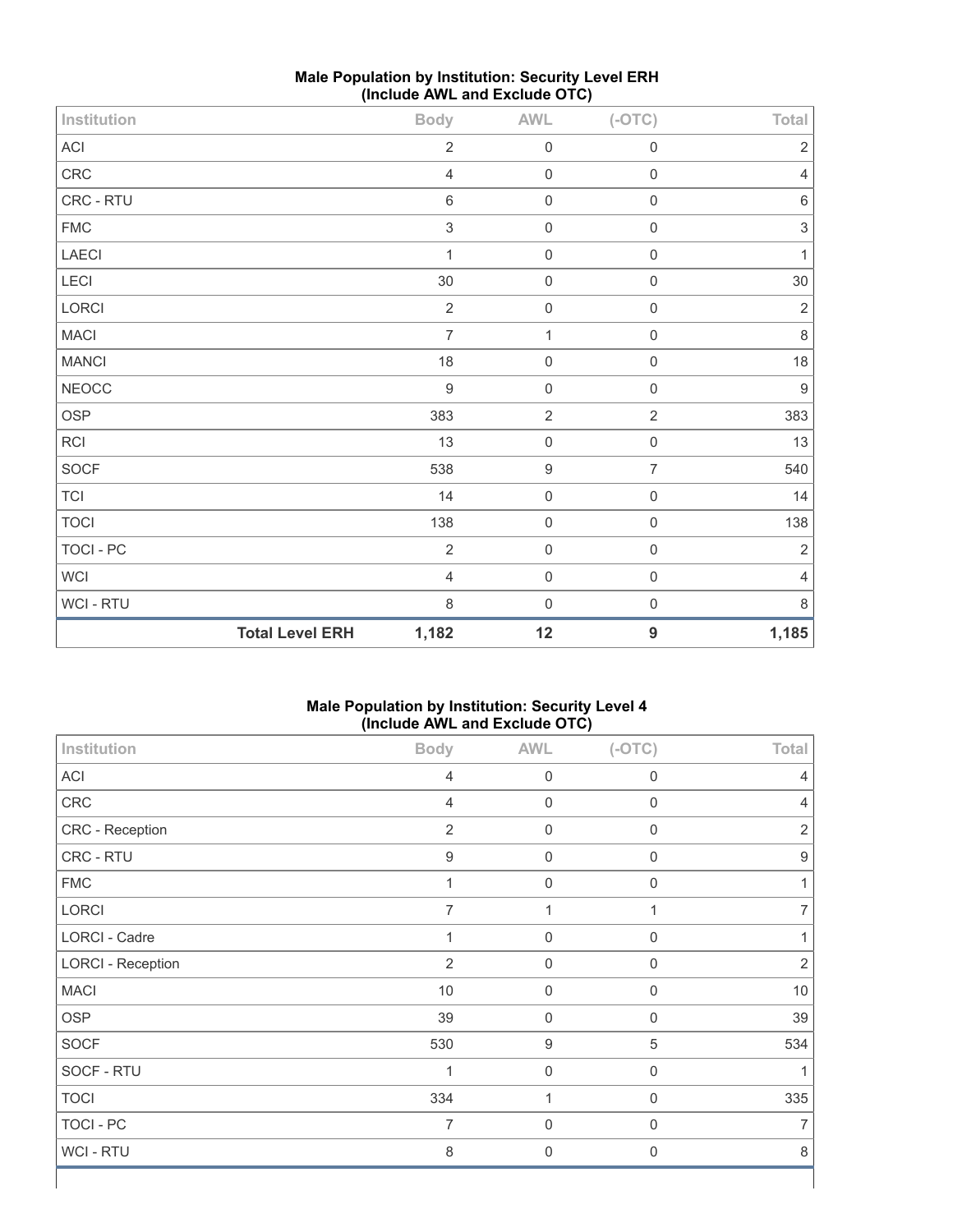| 959<br><b>Total Level 4</b> | -14 |  | 964 |
|-----------------------------|-----|--|-----|
|-----------------------------|-----|--|-----|

### **Male Population by Institution: Security Level 3 (Include AWL and Exclude OTC)**

| Institution                       |                      | <b>Body</b>    | <b>AWL</b>          | $(-OTC)$            | Total          |
|-----------------------------------|----------------------|----------------|---------------------|---------------------|----------------|
| <b>ACI</b>                        |                      | 25             | $\mathbf 0$         | $\mathsf{O}\xspace$ | 25             |
| CCI                               |                      | 1              | $\mathbf 0$         | $\mathsf 0$         | 1              |
| CRC                               |                      | 176            | 12                  | 12                  | 176            |
| CRC - Cadre                       |                      | 4              | $\mathbf 0$         | $\mathbf 0$         | $\overline{4}$ |
| CRC - Reception                   |                      | 368            | $\overline{4}$      | $\sqrt{3}$          | 369            |
| CRC - RTU                         |                      | 36             | $\mathbf 0$         | $\mathsf{O}\xspace$ | 36             |
| <b>FMC</b>                        |                      | 12             | $\mathbf{1}$        | $\mathbf 0$         | 13             |
| FMC - Intensive Care - Male (CMC) |                      | $\sqrt{2}$     | $\mathbf 0$         | $\mathsf{O}\xspace$ | $\sqrt{2}$     |
| GCI                               |                      | $\overline{2}$ | $\mathsf{O}\xspace$ | $\mathsf 0$         | $\sqrt{2}$     |
| <b>LAECI</b>                      |                      | 12             | $\mathbf 0$         | $\mathsf{O}\xspace$ | 12             |
| LECI                              |                      | 1,426          | 10                  | $\boldsymbol{9}$    | 1,427          |
| LOCI                              |                      | $\,6\,$        | $\mathbf 0$         | $\mathsf{O}\xspace$ | $\,6\,$        |
| LORCI                             |                      | 293            | 30                  | 29                  | 294            |
| <b>LORCI - Cadre</b>              |                      | 102            | $\mathbf 0$         | $\mathsf{O}\xspace$ | 102            |
| <b>LORCI - Reception</b>          |                      | 134            | $\overline{4}$      | $\overline{4}$      | 134            |
| <b>MACI</b>                       |                      | 212            | 1                   | $\mathbf{1}$        | 212            |
| <b>MANCI</b>                      |                      | 1,929          | 15                  | 14                  | 1,930          |
| MCI                               |                      | 1              | $\mathbf 0$         | $\mathsf 0$         | 1              |
| <b>NCCI</b>                       |                      | $\,8\,$        | $\mathbf 0$         | $\mathbf 0$         | $\,8\,$        |
| <b>NCI</b>                        |                      | $\overline{2}$ | $\mathbf 0$         | $\mathbf 0$         | $\overline{2}$ |
| <b>NEOCC</b>                      |                      | 401            | 15                  | 14                  | 402            |
| <b>OSP</b>                        |                      | $\overline{4}$ | $\mathbf 0$         | $\mathsf{O}\xspace$ | $\overline{4}$ |
| PCI                               |                      | 23             | $\mathbf 0$         | $\mathbf 0$         | 23             |
| RCI                               |                      | 1,512          | 14                  | 12                  | 1,514          |
| <b>RICI</b>                       |                      | 4              | $\mathsf{O}\xspace$ | $\mathbf 0$         | 4              |
| SCI                               |                      | $\,8\,$        | $\mathsf{O}\xspace$ | $\mathsf 0$         | $\,8\,$        |
| <b>SOCF</b>                       |                      | 65             | $\mathbf{1}$        | $\mathbf{1}$        | 65             |
| <b>TCI</b>                        |                      | 911            | $\boldsymbol{7}$    | $\,6$               | 912            |
| <b>TOCI</b>                       |                      | 16             | $\mathbf{1}$        | $\mathbf{1}$        | 16             |
| <b>TOCI - PC</b>                  |                      | 51             | $\mathbf{1}$        | $\mathsf{O}\xspace$ | 52             |
| <b>WCI</b>                        |                      | 831            | $\sqrt{5}$          | $\overline{4}$      | 832            |
| WCI - RTU                         |                      | 9              | $\mathsf{O}\xspace$ | $\,0\,$             | $9\,$          |
|                                   | <b>Total Level 3</b> | 8,586          | 121                 | 110                 | 8,597          |

**Male Population by Institution: Security Level 2 (Include AWL and Exclude OTC)**

| <b>Institution</b> | <b>Body</b> | <b>AWL</b> | $(-OTC)$ | <b>Total</b> |
|--------------------|-------------|------------|----------|--------------|
|--------------------|-------------|------------|----------|--------------|

L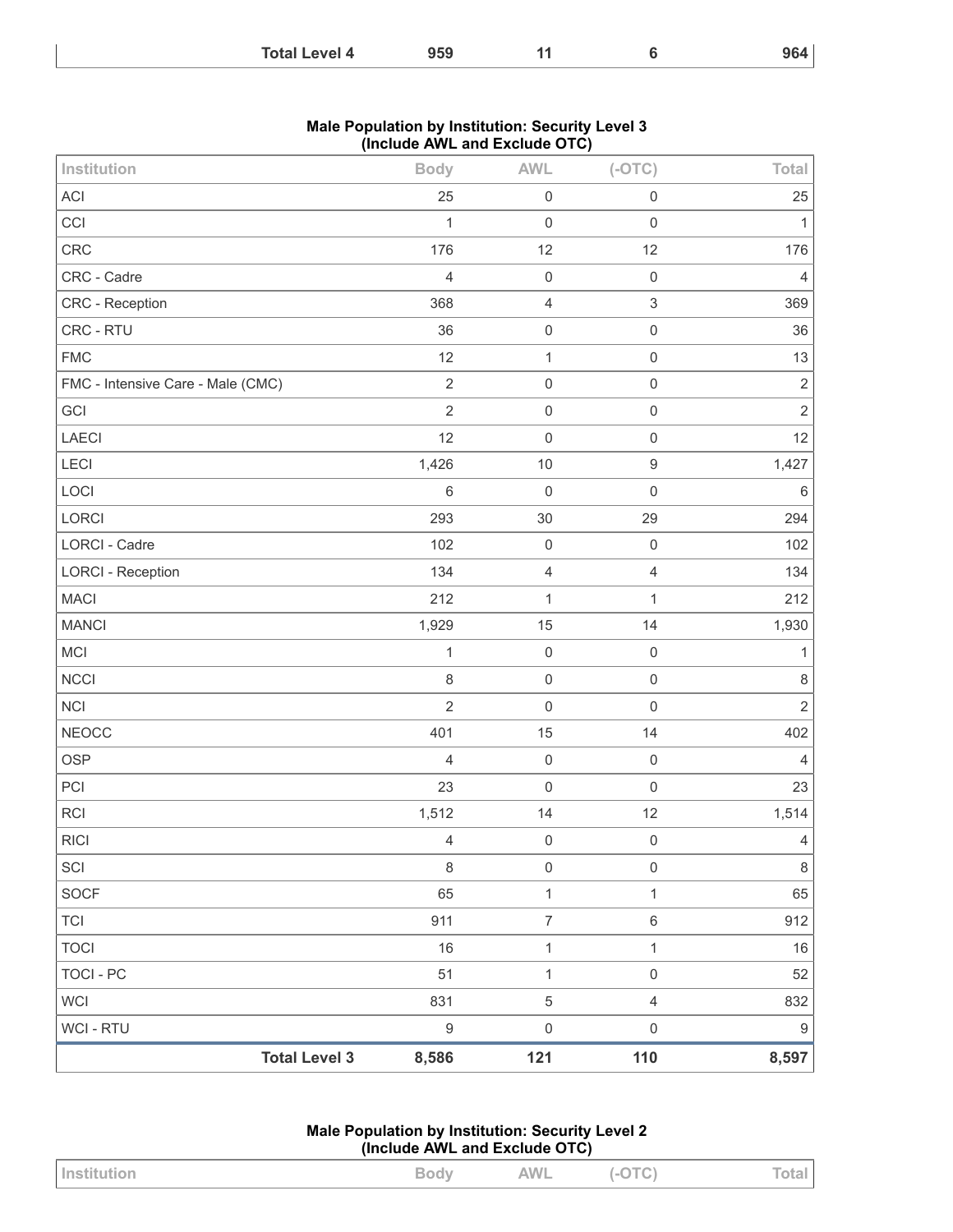| <b>ACI</b>                        | 788            | $10$                      | $\sqrt{2}$          | 796        |
|-----------------------------------|----------------|---------------------------|---------------------|------------|
| <b>ACI - RTU</b>                  | 93             | 1                         | $\mathsf 0$         | 94         |
| <b>BECI</b>                       | 1,290          | 12                        | $\,8\,$             | 1,294      |
| CCI                               | 1,677          | $\boldsymbol{9}$          | $\overline{4}$      | 1,682      |
| CRC                               | 84             | $\mathbf 5$               | 5                   | 84         |
| CRC - Cadre                       | 201            | $\mathbf 0$               | $\mathbf 0$         | 201        |
| CRC - Reception                   | 248            | $\overline{7}$            | $\overline{7}$      | 248        |
| <b>DCI</b>                        | 1              | $\mathbf 0$               | $\mathbf 0$         | 1          |
| <b>FMC</b>                        | 19             | $\,6\,$                   | 1                   | 24         |
| FMC - Intensive Care - Male (CMC) | 10             | $\mathbf 0$               | $\mathbf 0$         | 10         |
| GCI                               | 545            | $\overline{7}$            | $\sqrt{3}$          | 549        |
| <b>GCI - RTU</b>                  | 49             | $\mathbf 0$               | $\mathbf 0$         | 49         |
| LAECI                             | 1,068          | 17                        | 15                  | 1,070      |
| <b>LECI</b>                       | 222            | $\mathbf 0$               | $\mathbf 0$         | 222        |
| LOCI                              | 647            | $\sqrt{2}$                | $\mathbf 2$         | 647        |
| LORCI                             | 69             | $\sqrt{4}$                | $\overline{4}$      | 69         |
| <b>LORCI - Cadre</b>              | 43             | $\mathsf 0$               | $\mathsf{O}\xspace$ | 43         |
| <b>LORCI - Reception</b>          | 77             | $\mathbf{1}$              | $\mathbf{1}$        | 77         |
| <b>MACI</b>                       | 364            | $\ensuremath{\mathsf{3}}$ | $\mathbf{1}$        | 366        |
| <b>MANCI</b>                      | 199            | $\ensuremath{\mathsf{3}}$ | $\mathbf{1}$        | 201        |
| MCI                               | 1,182          | $\boldsymbol{9}$          | $\overline{4}$      | 1,187      |
| <b>NCCI</b>                       | 976            | 11                        | $6\,$               | 981        |
| <b>NCI</b>                        | 1,347          | 18                        | 11                  | 1,354      |
| <b>NEOCC</b>                      | 496            | 21                        | 20                  | 497        |
| PCI                               | 1,005          | $10$                      | 5                   | 1,010      |
| <b>RCI</b>                        | 315            | $\mathbf 1$               | $\mathbf 0$         | 316        |
| <b>RICI</b>                       | 1,391          | 14                        | 12                  | 1,393      |
| SCI                               | 883            | $\boldsymbol{9}$          | $\overline{7}$      | 885        |
| SOCF                              | $\mathbf 5$    | $\mathsf{O}\xspace$       | $\mathsf{O}\xspace$ | $\sqrt{5}$ |
| TCI                               | 92             | $\mathbf{1}$              | $\mathsf{O}\xspace$ | 93         |
| <b>TOCI</b>                       | $\overline{5}$ | $\mathsf{O}\xspace$       | $\mathsf{O}\xspace$ | $\sqrt{5}$ |
| <b>TOCI - PC</b>                  | 61             | $\mathsf{O}\xspace$       | $\mathsf{O}\xspace$ | 61         |
| <b>WCI</b>                        | 51             | $\mathbf{1}$              | $\,0\,$             | 52         |
| <b>Total Level 2</b>              | 15,503         | 182                       | 119                 | 15,566     |

### **Male Population by Institution: Security Level 1 (Include AWL and Exclude OTC)**

| <b>Institution</b> | <b>Body</b> | <b>AWL</b> | $(-OTC)$ | Total |
|--------------------|-------------|------------|----------|-------|
| <b>ACI</b>         | 579         |            |          | 585   |
| <b>ACI - RTU</b>   | 30          |            |          | 30    |
| <b>BECI</b>        | 711         | 15         |          | 718   |
| BECI - Camp        | 472         |            |          | 472   |